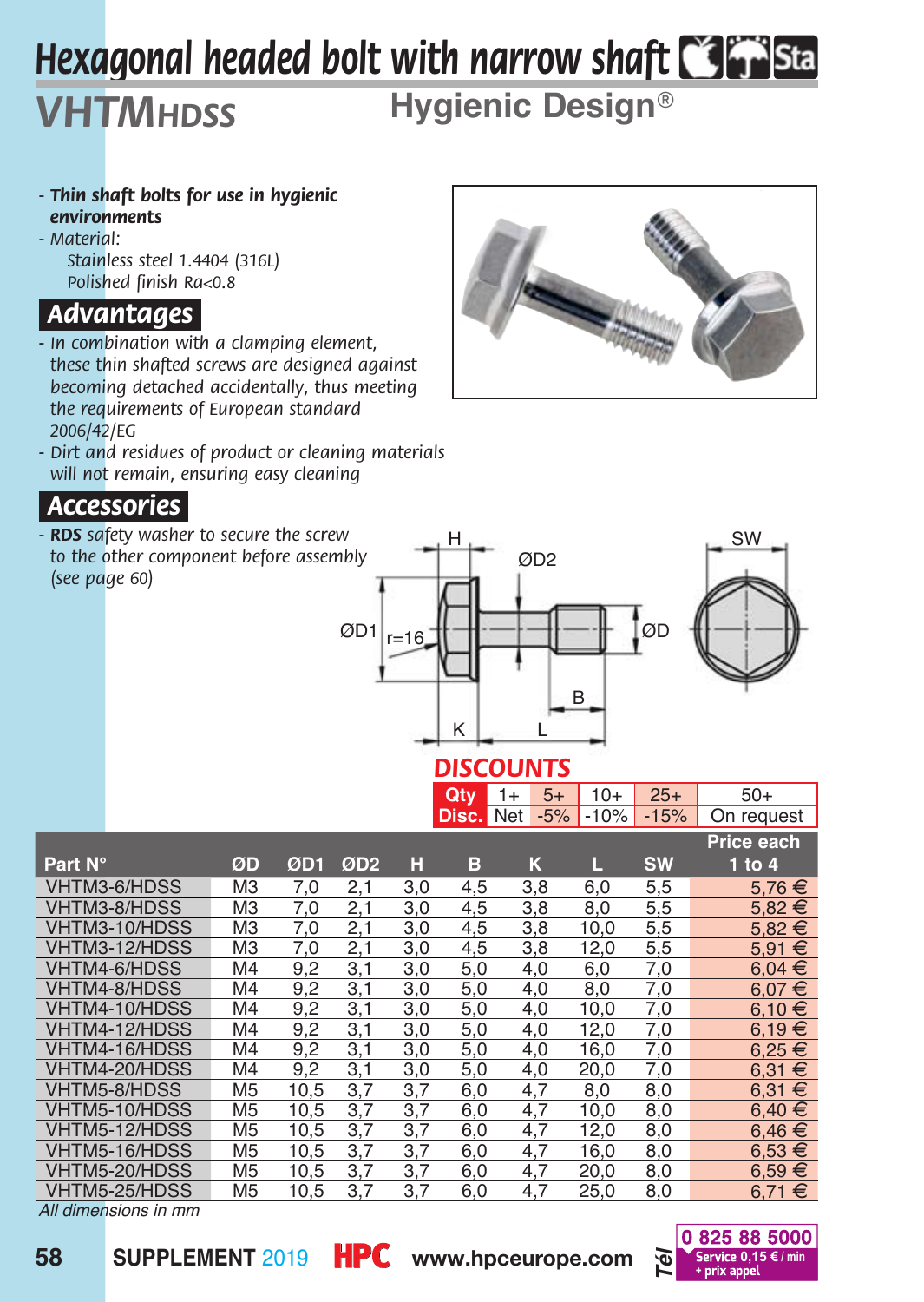# *VHTMhdss*

|                                  |                        |              |                 |            |              |            |              |              | <b>Price each</b> |
|----------------------------------|------------------------|--------------|-----------------|------------|--------------|------------|--------------|--------------|-------------------|
| Part N°                          | ØD                     | ØD1          | ØD <sub>2</sub> | н          | в            | ĸ          | П.           | <b>SW</b>    | $1$ to $4$        |
| VHTM6-8/HDSS                     | M <sub>6</sub>         | 13,0         | 4,2             | 4.0        | 7,0          | 5,0        | 8,0          | 10,0         | $6.86 \in$        |
| VHTM6-10/HDSS                    | M <sub>6</sub>         | 13.0         | 4.2             | 4.0        | 7.0          | 5.0        | 10.0         | 10.0         | $6,92 \in$        |
| VHTM6-12/HDSS                    | M <sub>6</sub>         | 13,0         | 4,2             | 4.0        | 7,0          | 5,0        | 12,0         | 10,0         | 6.99€             |
| VHTM6-16/HDSS                    | M <sub>6</sub>         | 13,0         | 4,2             | 4.0        | 7.0          | 5,0        | 16,0         | 10,0         | 7.14 €            |
| VHTM6-20/HDSS                    | M <sub>6</sub>         | 13.0         | 4.2             | 4.0        | 7.0          | 5.0        | 20.0         | 10.0         | 7,26€             |
| VHTM6-25/HDSS                    | M <sub>6</sub>         | 13,0         | 4,2             | 4,0        | 7,0          | 5,0        | 25,0         | 10,0         | 7,45 €            |
| VHTM6-30/HDSS                    | M <sub>6</sub>         | 13,0         | 4,2             | 4.0        | 7.0          | 5,0        | 30,0         | 10.0         | 7,60 €            |
| VHTM6-35/HDSS                    | M <sub>6</sub>         | 13.0         | 4,2             | 4.0        | 7,0          | 5.0        | 35,0         | 10,0         | 7,75€             |
| VHTM6-40/HDSS                    | M <sub>6</sub>         | 13.0         | 4.2             | 4.0        | 7.0          | 5.0        | 40.0         | 10.0         | 7,97€             |
| VHTM6-45/HDSS                    | M <sub>6</sub>         | 13,0         | 4,2             | 4.0        | 7.0          | 5,0        | 45,0         | 10,0         | 8,12€             |
| VHTM6-50/HDSS                    | M <sub>6</sub>         | 13,0         | 4,2             | 4.0        | 7,0          | 5,0        | 50,0         | 10,0         | 8.24 €            |
| VHTM6-60/HDSS                    | M <sub>6</sub>         | 13,0         | 4,2             | 4.0        | 7.0          | 5,0        | 60,0         | 10,0         | $8.64 \in$        |
| VHTM8-12/HDSS                    | M <sub>8</sub>         | 16.8         | 6.0             | 5.5        | 9.0          | 6,5        | 12.0         | 13.0         | 7.69€             |
| VHTM8-14/HDSS                    | M <sub>8</sub>         | 16,8         | 6,0             | 5,5        | 9,0          | 6,5        | 14,0         | 13,0         | 7,78€             |
| VHTM8-16/HDSS                    | M <sub>8</sub>         | 16.8         | 6,0             | 5,5        | 9,0          | 6,5        | 16,0         | 13,0         | 7,87 €            |
| VHTM8-20/HDSS                    | M <sub>8</sub>         | 16.8         | 6.0             | 5.5        | 9.0          | 6.5        | 20.0         | 13,0         | 8.12€             |
| VHTM8-25/HDSS                    | M <sub>8</sub>         | 16.8         | 6.0             | 5.5        | 9.0          | 6.5        | 25.0         | 13.0         | 8.33 €            |
| VHTM8-30/HDSS                    | M <sub>8</sub>         | 16.8         | 6,0             | 5,5        | 9.0          | 6,5        | 30,0         | 13,0         | 8,61 €            |
| VHTM8-35/HDSS                    | M <sub>8</sub>         | 16,8         | 6,0             | 5,5        | 9,0          | 6,5        | 35,0         | 13,0         | $8,86 \in$        |
| VHTM8-40/HDSS                    | M <sub>8</sub>         | 16,8         | 6,0             | 5,5        | 9,0          | 6,5        | 40,0         | 13,0         | 9.07€             |
| VHTM8-45/HDSS                    | M <sub>8</sub>         | 16,8         | 6.0             | 5.5        | 9.0          | 6.5        | 45,0         | 13,0         | $9,35 \in$        |
| VHTM8-50/HDSS                    | M <sub>8</sub>         | 16.8         | 6.0             | 5.5        | 9.0          | 6.5        | 50.0         | 13,0         | $9,59 \in$        |
| VHTM8-55/HDSS                    | M <sub>8</sub>         | 16,8         | 6,0             | 5,5        | 9.0          | 6,5        | 55,0         | 13,0         | $9,87 \in$        |
| VHTM8-60/HDSS                    | M <sub>8</sub>         | 16.8         | 6,0             | 5,5        | 9,0          | 6,5        | 60,0         | 13,0         | 10.11<br>€        |
| VHTM8-65/HDSS                    | M <sub>8</sub>         | 16.8         | 6.0             | 5,5        | 9.0          | 6.5        | 65.0         | 13.0         | 10.39 €           |
| VHTM8-70/HDSS                    | M <sub>8</sub>         | 16,8         | 6,0             | 5,5        | 9.0          | 6,5        | 70,0         | 13,0         | 10.66 €           |
| VHTM10-20/HDSS                   | M10                    | 20.6         | 7.7             | 7,3        | 12.0         | 8,3        | 20,0         | 16,0         | $9,35 \in$        |
| VHTM10-25/HDSS                   | M10                    | 20.6         | 7.7             | 7,3        | 12,0         | 8,3        | 25,0         | 16,0         | 9.71 €            |
| VHTM10-30/HDSS                   | M10                    | 20.6         | 7,7             | 7,3        | 12,0         | 8,3        | 30,0         | 16,0         | 10,08€            |
| VHTM10-35/HDSS                   | M <sub>10</sub>        | 20,6         | 7.7             | 7.3        | 12.0         | 8.3        | 35,0         | 16.0         | 10.45 €           |
| VHTM10-40/HDSS                   | M <sub>10</sub>        | 20,6         | 7,7             | 7,3        | 12,0         | 8,3        | 40,0         | 16,0         | 10,85 €           |
| VHTM10-45/HDSS                   | M10                    | 20,6         | 7.7             | 7,3        | 12,0         | 8,3        | 45.0         | 16,0         | 11,25 €           |
| VHTM10-50/HDSS<br>VHTM10-55/HDSS | M10                    | 20.6         | 7.7             | 7.3        | 12.0         | 8.3        | 50.0         | 16.0         | 11.62 €           |
|                                  | M <sub>10</sub>        | 20,6         | 7,7             | 7,3        | 12,0         | 8,3        | 55,0         | 16,0         | 12,04 €           |
| VHTM10-60/HDSS<br>VHTM10-65/HDSS | M <sub>10</sub><br>M10 | 20.6<br>20.6 | 7.7             | 7,3        | 12.0         | 8,3        | 60,0         | 16,0         | 12.44 €           |
| VHTM10-70/HDSS                   | M10                    | 20.6         | 7,7<br>7.7      | 7,3<br>7.3 | 12,0<br>12.0 | 8,3<br>8,3 | 65,0<br>70,0 | 16,0<br>16,0 | 12,84 €           |
|                                  |                        |              |                 |            |              |            |              | 16.0         | 13,27€            |
| VHTM10-75/HDSS                   | M <sub>10</sub>        | 20.6         | 7.7             | 7.3        | 12.0         | 8.3        | 75.0         |              | 13,73 €           |
| VHTM10-80/HDSS                   | M10                    | 20,6         | 7,7             | 7,3        | 12,0         | 8,3        | 80,0         | 16,0         | 14,13€            |

*Fax All dimensions in mm*